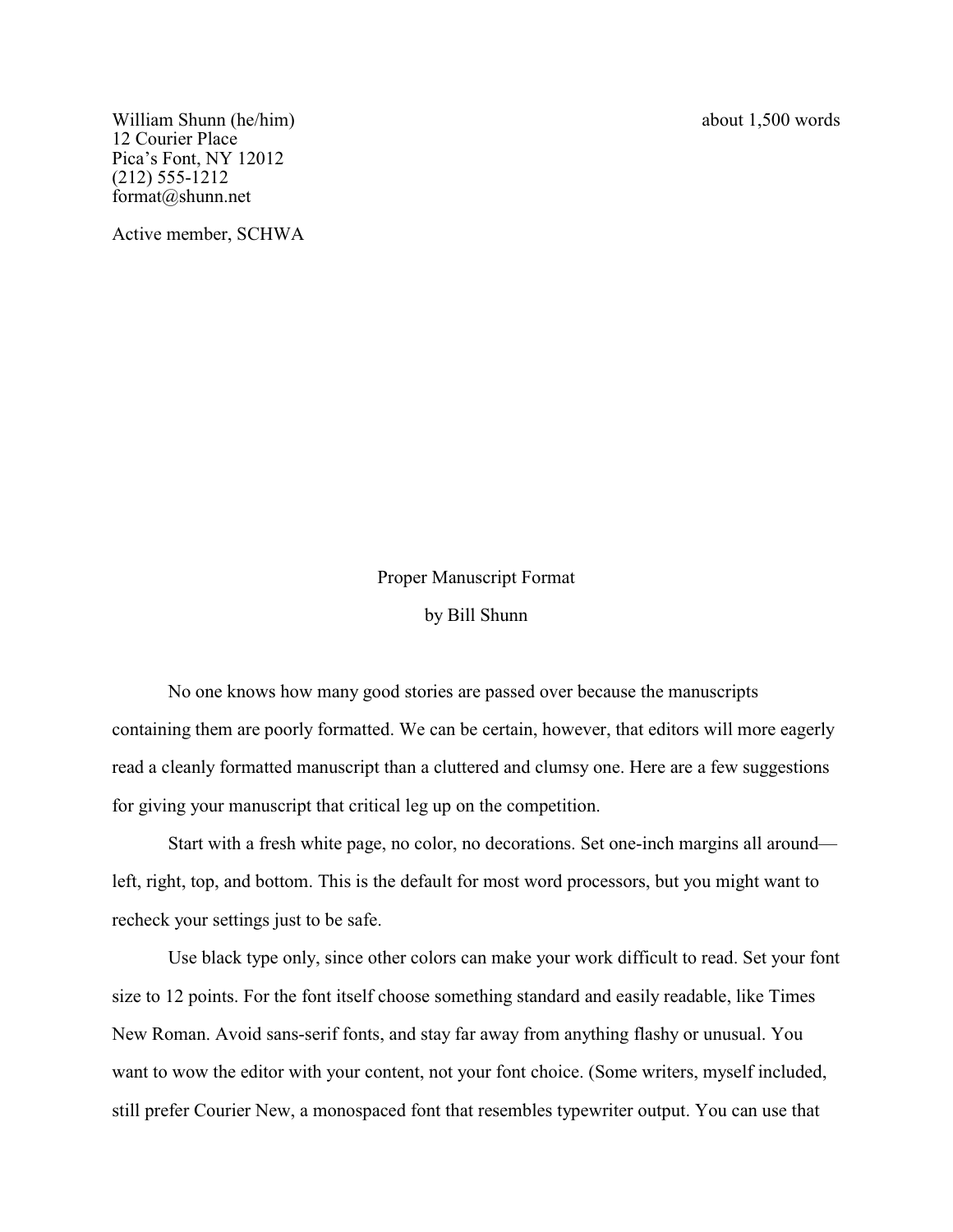too if you like, but it's probably on its way out, at least in fiction circles.)

Place your contact information in the upper-left corner of the first page, including your legal name, address, phone number, and email. Add your preferred pronouns if you like. List any professional writing affiliations next, but only when relevant. If you belong to the Science Fiction and Fantasy Writers of America, for instance, you should say so on submissions to *Asimov's* or *Analog,* but your membership might not cut much ice with editors at *The New Yorker* or *Cat Fancy.*

In the upper-right corner of the first page, place an approximate word count. Get this number from your word processor, then round to the nearest hundred. (This manuscript, for example, is 1,470 words in length, which rounds to 1,500.) If you're edging into novella territory, round to the nearest 500. The point of a word count is not to tell your editor the exact length of the manuscript, but approximately how much space your story will take up in the publication.

Though many sources say you should, it is not necessary to place your Social Security number or any other tax ID on your manuscript. If your story is accepted, the publisher will ask for it in your contract. Until then, this is extraneous (and in fact presumptuous) information.

Place the full title of your story a third to halfway down the first page, centered on its own line. (The editor may use that empty space to make notes for the production team.) Double-space once down and center your byline below the title. Your byline indicates the name that gets credit for the story when it's published. This is not necessarily the same as your legal name up top, which is the one that will be printed (we hope) on your check. It could be a pen name, or a variation on your legal name. Even if the two names are identical, each must appear in its appointed slot.

Double-space two more times down, and that's where you'll start the actual text of your story. As a matter of fact, you should set your line spacing to double from here forward, because the full text of your story should be double-spaced. Text reads more quickly when it has room to breathe, but more importantly the editor needs room between the lines to mark up your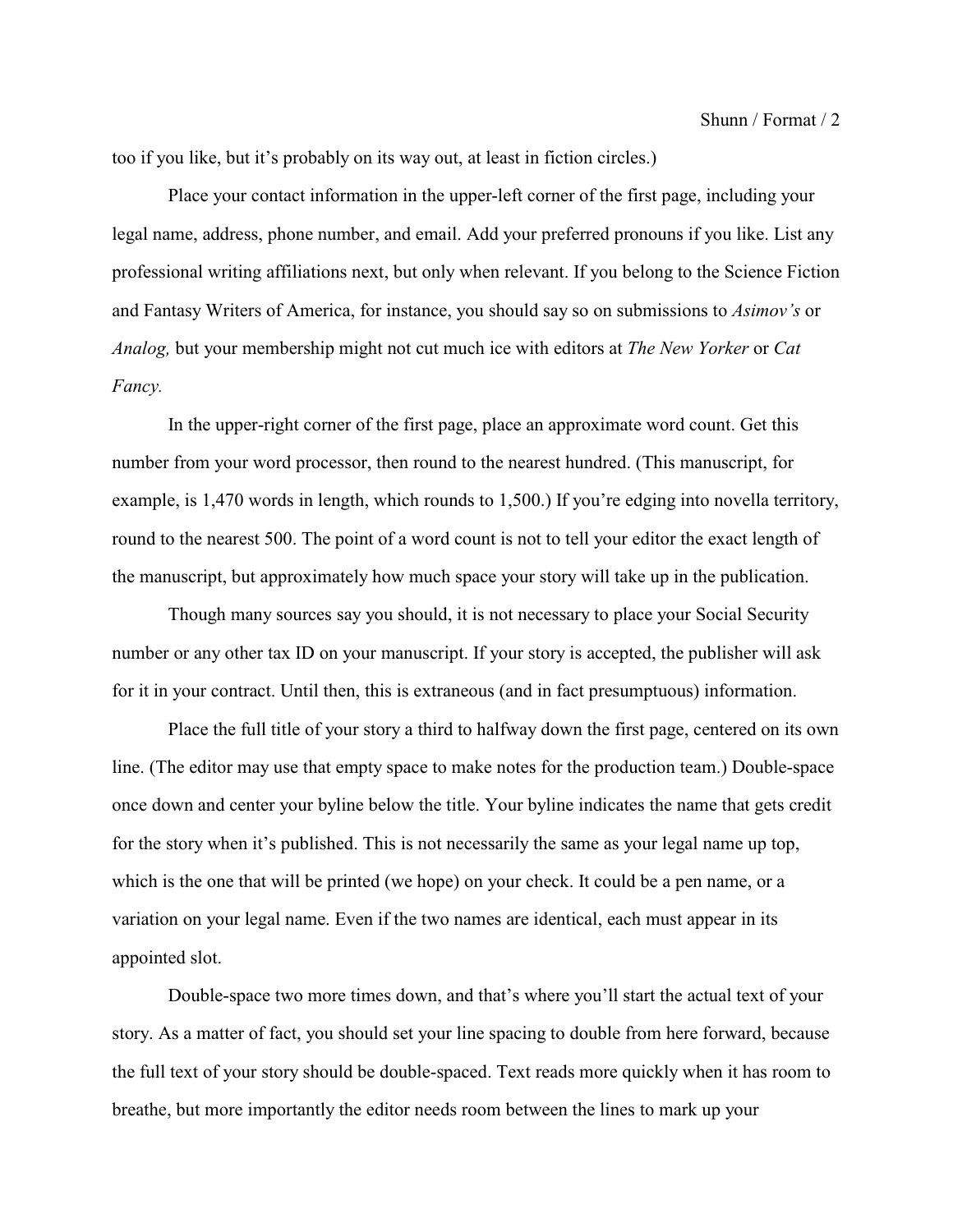manuscript with her trusty blue pencil. (This is the case even with electronic manuscripts, which can be marked up with a stylus on a tablet screen.)

The first line of every paragraph should be indented one half-inch from the left margin. Do not place extra line spaces between paragraphs, as is the common practice in online writing. First-line indentation is sufficient to indicate that a new paragraph has begun. (You can set the paragraph formatting in your word processor to handle indentation for you. This will also make things easier for the production team when they're preparing your story for publication.)

The text of your story should be left-aligned. This means that, except for paragraph indentations, the left margin of your manuscript should be ruler-straight, while the right margin remains ragged. Full justification, in which both margins are straight, is a typesetting style for finished copy, not for manuscripts on submission.

Now that we're moving past the front page, this is a good time to create the header that should appear on every subsequent page of your manuscript. This header consists of the surname from your byline, one or two keywords from the title of your story, and the page number. It belongs in the upper-right corner for ready visibility. With your cursor on the second page, open your word processor's header/footer feature. Place your header text flush right, and be sure to specify that the header itself should not appear on the first page.

That covers most of the high-level aspects of manuscript formatting. Let's zoom down to the sentence level now. Standard practice today is to put only one space between sentences. Back in the typewriter era, two spaces was the standard, but those days have flown. For those of you still in the two-space habit, you might consider doing a quick search-and-replace before sending off your story, if only to save the production team that extra step when preparing it for publication.

To emphasize a specific word or phrase in your manuscript, do so with *italics.* It used to be the practice to underline for emphasis, but that's because there was no option for italics on most typewriters. Some publications may still prefer to see underlining since it stands out a little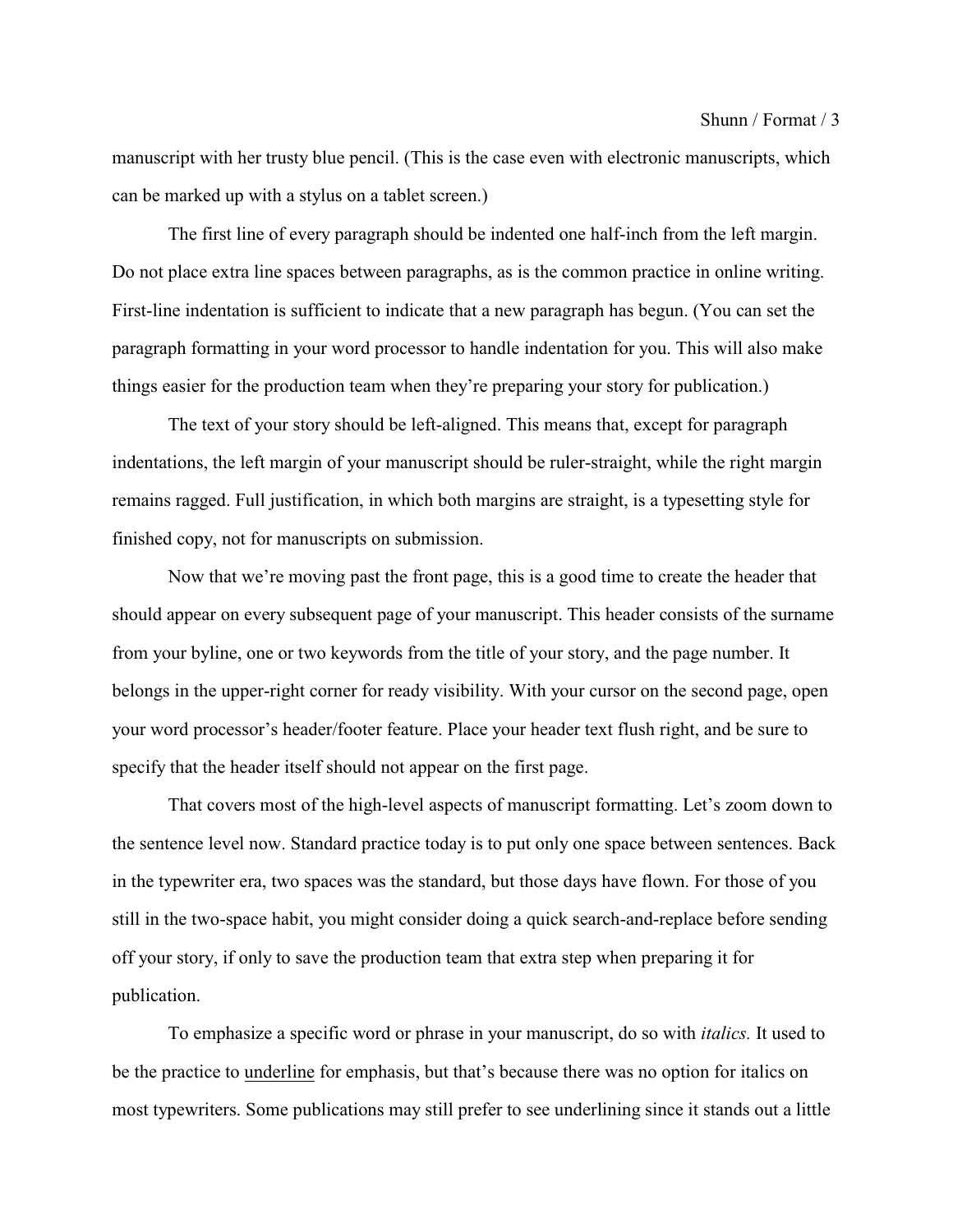better on a screen, but those would be the minority. Consult submission guidelines if there's any doubt, and choose italics in the absence of other instructions.

If you want to indicate an em dash—the punctuation that sets off this phrase—simply type two hyphens. Most word processors will convert the two hyphens to a dash automatically. (Courier users might want to turn off this particular feature of autocorrect, since in monospaced fonts a dash is difficult to distinguish from a lone hyphen.) There's no need to put spaces around the dash.

"A lot of people ask me about dialog," I told an editor friend of mine recently. "Do you have any suggestions?"

"Dialog should be enclosed in quotation marks," she said. "Some writers get away with doing it differently, but they're rare exceptions."

"Isn't it also the usual practice to start a new paragraph when the speaker changes?" I asked.

"Yes, it is. That helps the reader keep track of who's speaking even when speech tags are omitted"

Speaking of which, you should have the "smart quotes" feature turned on in your word processor. This converts double and single quotation marks alike to the appropriate curly version, either opening or closing, as you type. This too will be a tremendous help to the production team, but be aware that smart quotes don't always work perfectly. Watch especially for words with leading apostrophes, since autocorrect'll convert 'em incorrectly to opening single quotes.

If you want a scene break to appear in your story, center the symbol "#" on a line by itself. Don't just leave the line blank. As you edit and revise your manuscript prior to submission, those breaks can shift up or down, and word processors often hide blank lines that fall at the top or bottom of a page. You don't want your editor skipping over your scene breaks because they accidentally vanished.

Finally, though you don't need to make any explicit indication that your story is over,